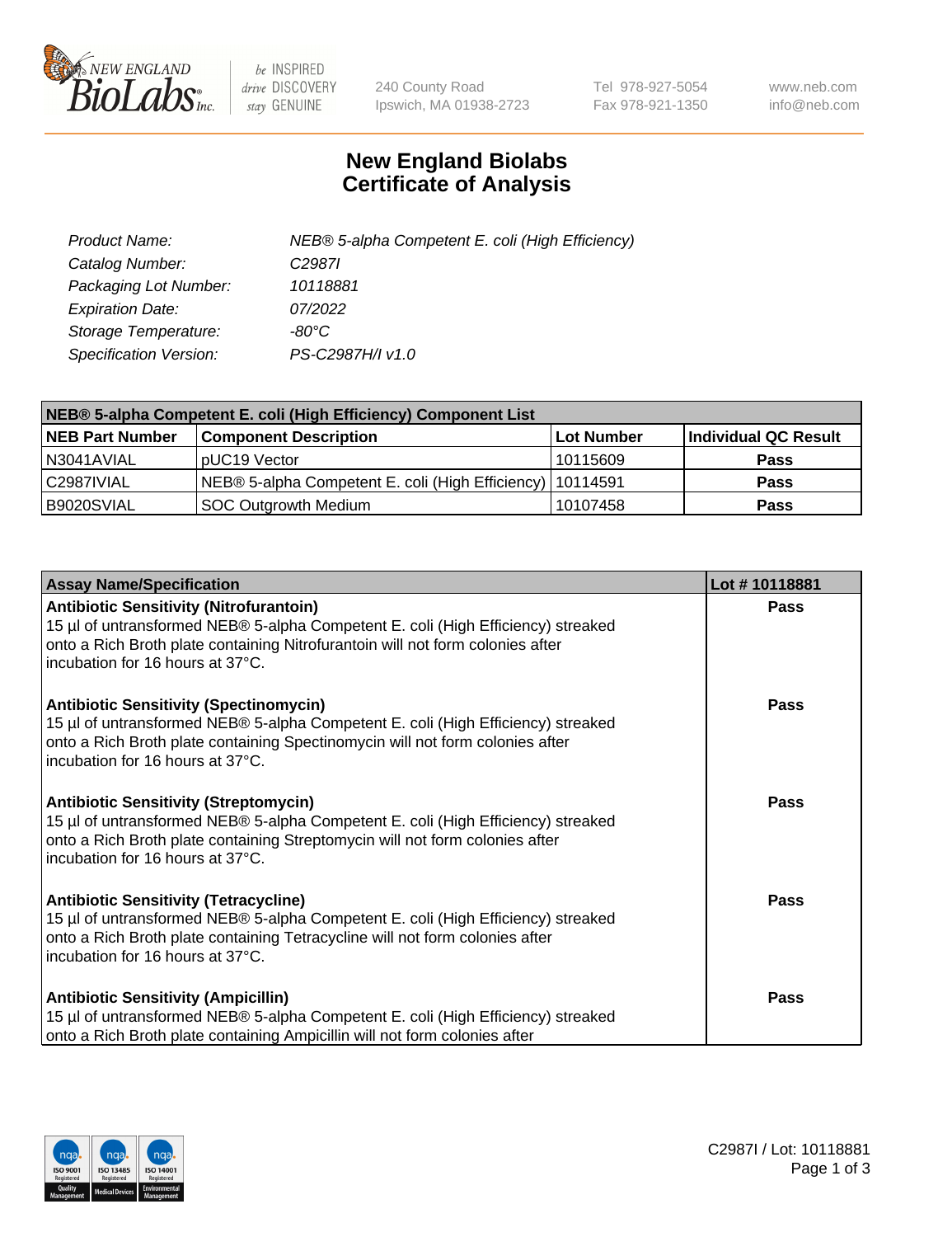

be INSPIRED drive DISCOVERY stay GENUINE

240 County Road Ipswich, MA 01938-2723 Tel 978-927-5054 Fax 978-921-1350

www.neb.com info@neb.com

| <b>Assay Name/Specification</b>                                                                                                                                                                                                                                                           | Lot #10118881 |
|-------------------------------------------------------------------------------------------------------------------------------------------------------------------------------------------------------------------------------------------------------------------------------------------|---------------|
| incubation for 16 hours at 37°C.                                                                                                                                                                                                                                                          |               |
| <b>Antibiotic Sensitivity (Kanamycin)</b><br>15 µl of untransformed NEB® 5-alpha Competent E. coli (High Efficiency) streaked<br>onto a Rich Broth plate containing Kanamycin will not form colonies after incubation<br>for 16 hours at 37°C.                                            | <b>Pass</b>   |
| <b>Antibiotic Sensitivity (Chloramphenicol)</b><br>15 µl of untransformed NEB® 5-alpha Competent E. coli (High Efficiency) streaked<br>onto a Rich Broth plate containing Chloramphenicol will not form colonies after<br>incubation for 16 hours at 37°C.                                | Pass          |
| <b>Antibiotic Sensitivity (Chloramphenicol)</b><br>15 µl of untransformed NEB® 5-alpha Competent E. coli (High Efficiency) streaked<br>onto a Rich Broth plate containing Chloramphenicol will not form colonies after<br>incubation for 16 hours at 37°C.                                | <b>Pass</b>   |
| <b>Transformation Efficiency</b><br>50 µl of NEB® 5-alpha Competent E. coli (High Efficiency) cells were transformed<br>with 100 pg of pUC19 DNA using the transformation protocol provided. Incubation<br>overnight on LB-Ampicillin plates at 37°C resulted in >1 x 10e9 cfu/µg of DNA. | Pass          |
| Phage Resistance ( $\phi$ 80)<br>15 µl of untransformed NEB® 5-alpha Competent E. coli (High Efficiency) streaked<br>onto a Rich Broth plate does not support plaque formation by phage $\phi$ 80 after<br>Incubation for 16 hours at 37°C.                                               | Pass          |
| <b>Blue-White Screening (α-complementation, Competent Cells)</b><br>NEB® 5-alpha Competent E. coli (High Efficiency) were shown to be suitable for<br>blue/white screening by $\alpha$ -complementation of the $\beta$ -galactosidase gene using pUC19.                                   | Pass          |

This product has been tested and shown to be in compliance with all specifications.

One or more products referenced in this document may be covered by a 3rd-party trademark. Please visit <www.neb.com/trademarks>for additional information.